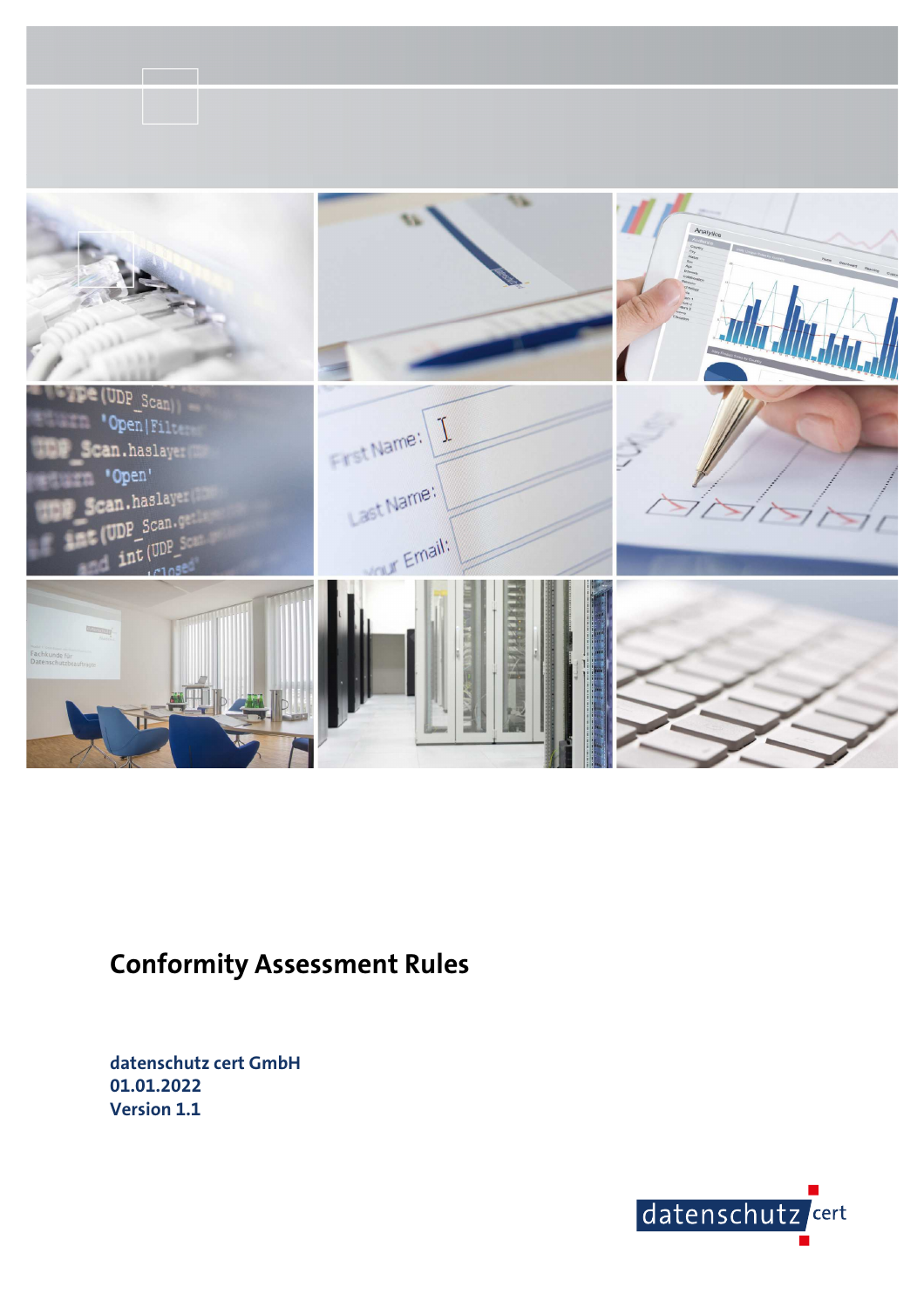

# Content

| 10. Rights of use, obligations of use, prohibitions of use, contractual penalty  10 |  |
|-------------------------------------------------------------------------------------|--|
|                                                                                     |  |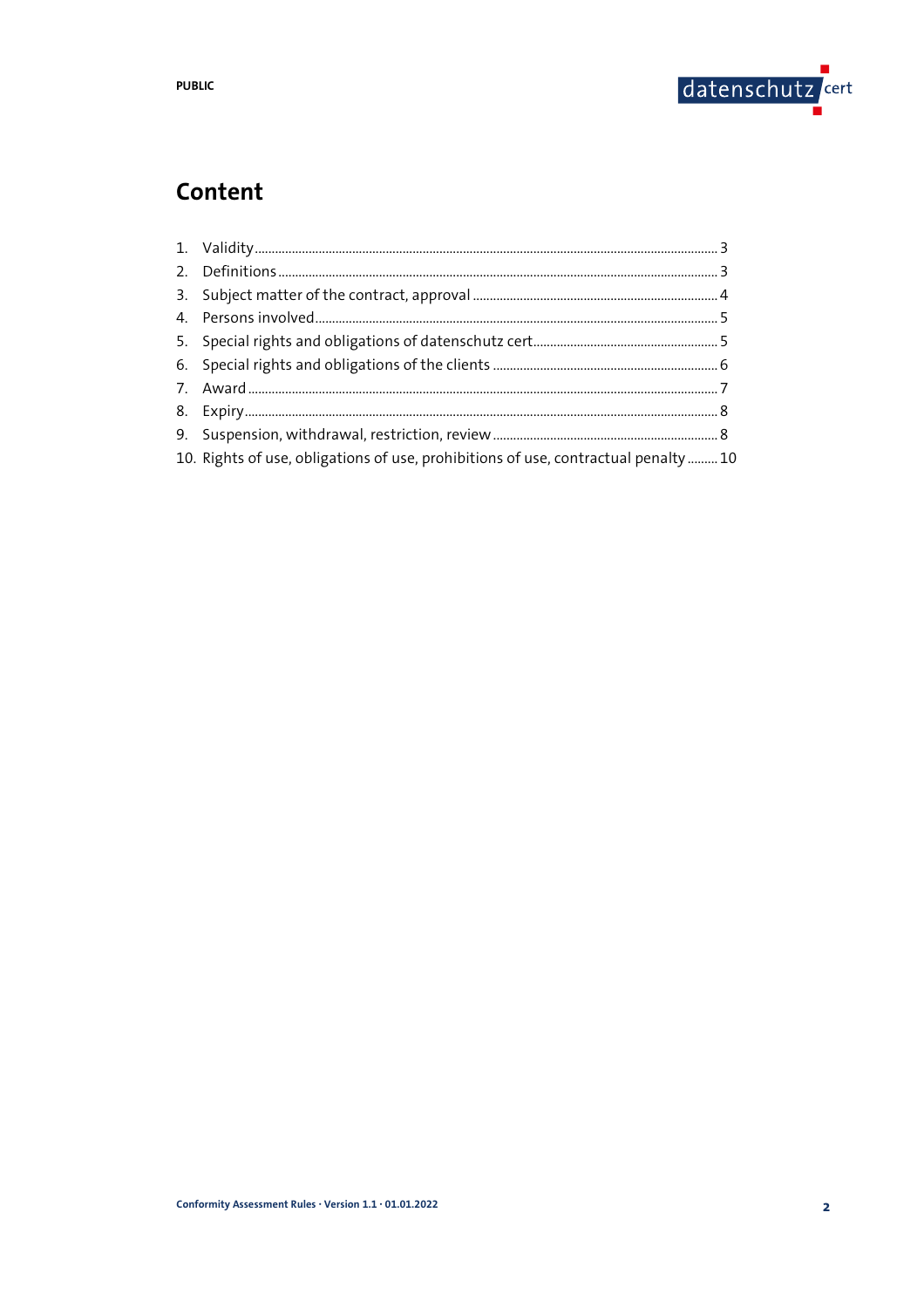

If datenschutz cert GmbH is commissioned with the performance of conformity assessments, the following conformity assessment rules (car) shall apply to the contracting parties.

# **1. Validity**

- (1) By placing an order, the client recognises the current version of the CAR as binding as an essential part of the contract. The CAR is available at www.datenschutzcert.de and will be sent on request.
- (2) Any conflicting or deviating terms and conditions of the client to this CAR are not accepted by datenschutz cert GmbH, unless datenschutz cert GmbH has explicitly agreed to their validity in writing. The CAR is also valid if datenschutz cert GmbH performs its services without reservation in the knowledge of conflicting or deviating conditions of the client
- (3) Changes to the CAR by datenschutz cert GmbH will be necessary in particular in the case of changes to regulations, standards, approval standards as well as in the case of requirements of approval bodies and will be communicated to the contractor in a timely manner. He/she can object to this within 6 weeks after notification. datenschutz cert GmbH reserves the right to terminate the contract after an objection.
- (4) In the event of disputes over translation, the CAR in the German language shall apply exclusively.

#### **2. Definitions**

- (1) Conformity assessments are services in particular within the scope of auditing, assessment, evaluation, verification, inspection, validation, measurement, testing, confirmation, attestation, revision, certification, testing, penetration test, test, quality sealing.
- (2) Conformity Assessment Body means datenschutz cert GmbH.
- (3) Conformity Assessment Document means all documents of conformity assessment which are drawn up by the Conformity Assessment Body and by the persons vocated by it, in particular reports, certificates, attestations, confirmations, proofs, certificates, attestations, quality seals, test certificates, certificates, attestations.
- (4) Work means in particular intellectual property in conformity assessment documents and their contents as well as in criteria catalogues, conformity assessment programmes, analyses, organisation charts, programmes, performance specifications, drafts, calculations, drawings, seminar and workshop contents, presentations, answers to questions, videos, patents, word/figurative marks, logos, signs, illustrations.
- (5) Assessors are natural and legal persons who carry out conformity assessments, in particular auditors, assessors, evaluators, experts (e.g., industry experts, technical experts) and certifiers.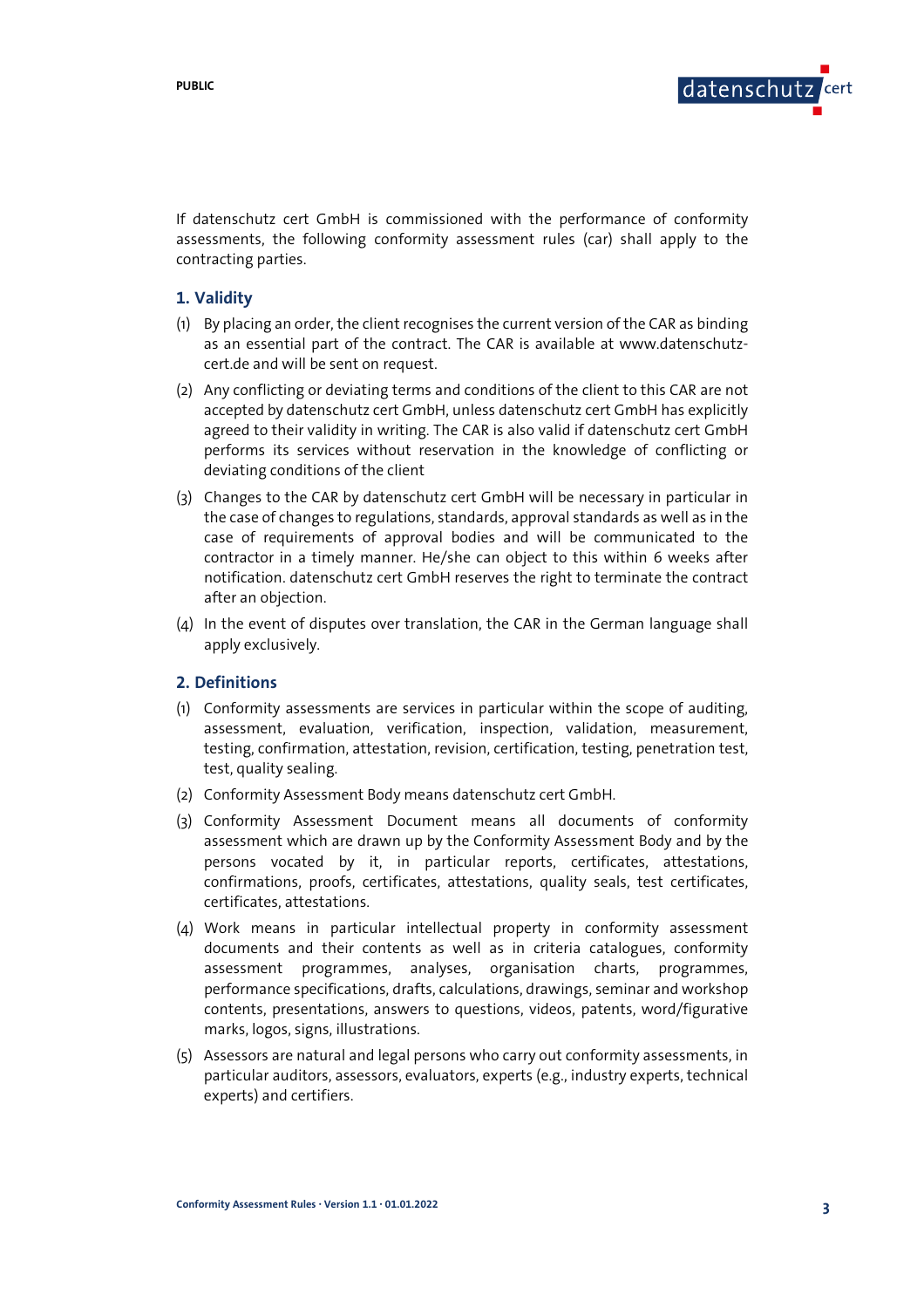

- (6) Standards are rules which are formulated and/or issued by a recognised organisation and its standards bodies and which are to be applied within the framework of conformity assessment. These include, among others, laws, regulations, case law, guidelines, criteria, characteristics, provisions as well as national, international or association-based standards and self-created testing and conformity programmes of datenschutz cert GmbH.
- (7) Rulebook means a collection of standards.
- (8) Accreditation Body means all natural and legal persons as well as bodies which can issue an accreditation, recognition, approval, vocation, licensing, notification, granting of authority, designation or certification of the Conformity Assessment Body, in particular the German DAkkS, BSI, BNetzA.
- (9) Approval means in particular the accreditation, recognition, approval, vocation, licensing, notification, granting of authority, designation or certification of the conformity assessment body of datenschutz cert GmbH by an accreditation body.
- (10) Approval standards are standards of an approval body, in particular accreditation regulations.
- (11) Scope is the subject matter of the conformity assessment (also referred to as "subject under investigation" or "scope").
- (12) Contracting Party means datenschutz cert GmbH and the contracting party of a conformity assessment.

# **3. Subject matter of the contract, approval**

- (1) datenschutz cert GmbH offers conformity assessments in the field of data protection and information security for products, services, management systems, data processing procedures, IT systems, IT services and IT products on the basis of regulations, standards and approval standards.
- (2) datenschutz cert GmbH commits itself to impartiality, independence and confidentiality, openness and transparency as well as to data protection in the performance of all services, especially in conformity assessments.
- (3) Consultancy services shall not be provided. Furthermore, the conformity assessments shall take place independently of any consultancy by another natural or legal person or body.
- (4) If a conformity assessment is the subject of a contract between the contracting parties, this shall be deemed to be a service contract pursuant to §§611 ff. BGB (German Civil Code). The datenschutz cert GmbH does not guarantee a positive conformity assessment for the client or owe it as success.
- (5) All conformity assessments shall be governed by the relevant regulations, standards and approval standards, as well as by the regulations of CAR set out herein and any individual agreements concluded by the contracting parties, provided that these do not contradict the regulations, standards or approval standards.
- (6) datenschutz cert GmbH submits to the respective accreditation standards and accreditation bodies.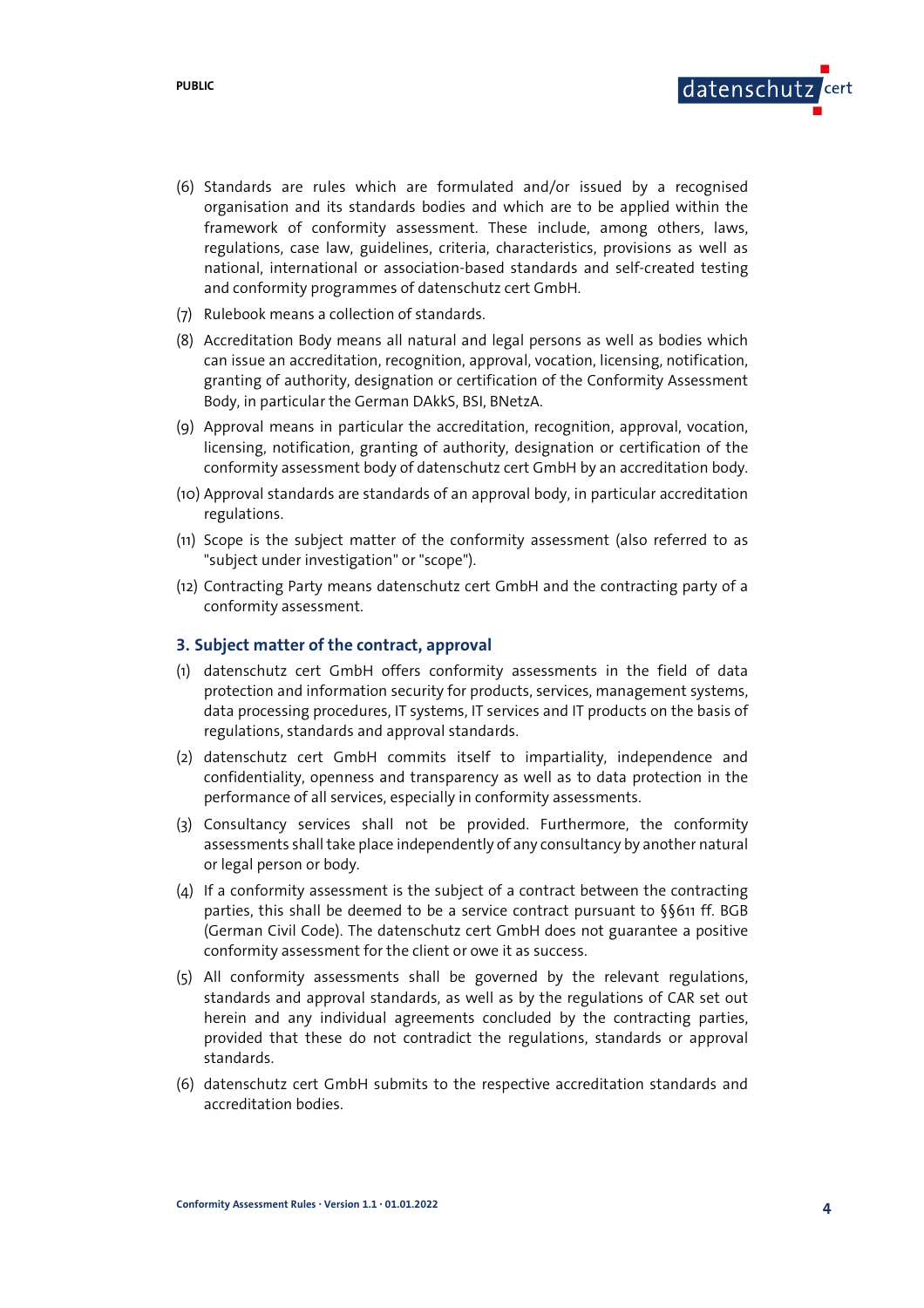

#### **4. Persons involved**

- (1) For the conformity assessment, datenschutz cert GmbH employs competent, reliable personnel committed to impartiality, independence and confidentiality. The datenschutz cert GmbH can appoint experts by contract and oblige them to comply with the respective conformity assessment processes. External experts can also be used for the agreed activity, as long as this is not prohibited by the regulations, the standard or the accreditation standard.
- (2) datenschutz cert GmbH is entitled to admit observers (e.g., in a witness audit) from accreditation bodies at any time within the scope of a conformity assessment. The client will be informed about this.
- (3) datenschutz cert GmbH is entitled to commission qualified subcontractors with the conformity assessment. The client will be informed about this.
- (4) datenschutz cert GmbH has appointed a committee to ensure the independence of datenschutz cert GmbH.
- (5) The employees of datenschutz cert GmbH, the experts appointed by datenschutz cert GmbH, any subcontractors of a conformity assessment as well as members of the committee for ensuring the independence of datenschutz cert GmbH have been committed to impartiality, independence and confidentiality as well as data protection in the performance of their activities.
- (6) Other service providers of datenschutz cert GmbH are obliged to confidentiality and data protection.
- (7) Information of the Client shall not be disclosed to third parties unless the disclosure is made with the consent of the Client or on the basis of official orders or on the basis of statutory provisions or licensing standards.

#### **5. Special rights and obligations of datenschutz cert**

- (1) Violations of the CAR entitle datenschutz cert GmbH to terminate the contract immediately and may lead to non-issuance or expiry of the conformity assessment.
- (2) datenschutz cert GmbH is obliged to publish as well as to present, report and provide information on conformity assessment procedures and related information to the accreditation bodies upon their request. The Ordering Party agrees to this without restriction with the acceptance of this CAR.
- (3) datenschutz cert GmbH is allowed to publish the name of the client and the scope as well as the validity of the conformity assessment, e.g., in a certificate list on the website of datenschutz cert GmbH. The client has the right to object to this publication, unless the applicable standards provide for a mandatory publication.
- (4) The permanent availability and retrievability of the websites of datenschutz cert GmbH as well as the conformity assessments, conformity assessment documents and works that can be retrieved online there is not guaranteed. In particular, downtimes may occur during necessary maintenance work.
- (5) Upon request, datenschutz cert GmbH shall report to the accreditation body which conformity assessment activities it has carried out within the scope of its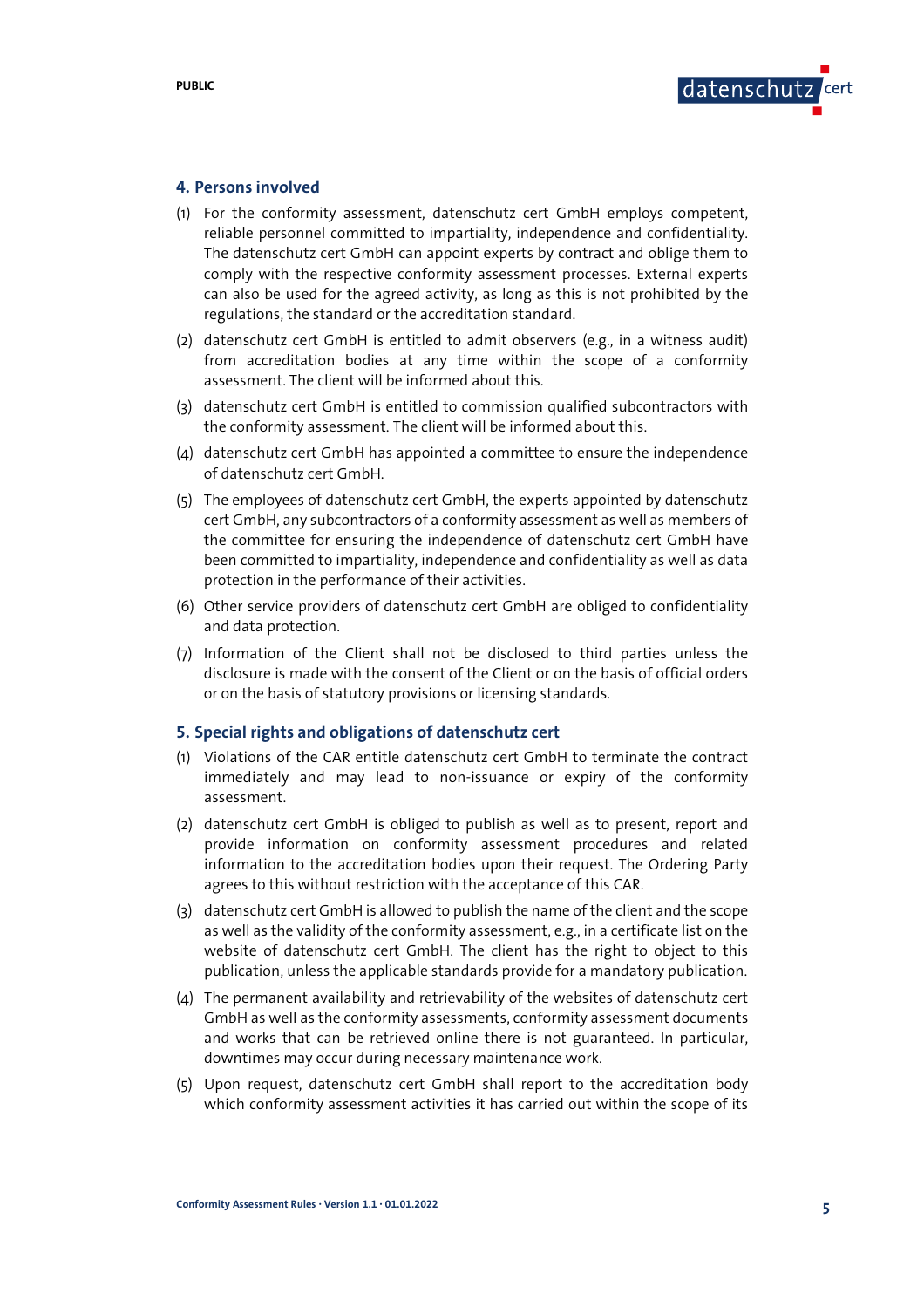

accreditation and which other activities, including cross-border activities and subcontracting, it has performed. datenschutz cert GmbH shall notify the accreditation body of any refusal, restriction, suspension, withdrawal or misuse of a conformity assessment.

- (6) Documents, data carriers and test samples submitted by the Ordering Party shall be taken into custody by datenschutz cert GmbH and destroyed after 5 years after completion of the project in an orderly manner and without any claim for compensation against the Ordering Party, unless otherwise agreed. If the client demands the return of the documents, this shall be at the expense and risk of the client. Any further legal or normative obligations of datenschutz cert GmbH for storage remain unaffected.
- (7) datenschutz cert GmbH shall only be liable for damages to the provided objects and test samples of the Ordering Party in case of gross negligence or intent, unless a damage is subject of the commissioned conformity assessment.
- (8) datenschutz cert GmbH shall not be liable for any disadvantages incurred by the contracting authority due to the non-award, expiry, withdrawal, suspension, withdrawal or restriction of a conformity assessment.
- (9) Clients can contact datenschutz cert GmbH at any time with complaints or objections in writing or textually via e-mail. The decision of datenschutz cert GmbH based on the complaint or objection shall be justified to the petitioner.

#### **6. Special rights and obligations of the clients**

- (1) The Client undertakes to always fully implement the requirements of the applicable regulations, standards or approval standards and this CAR, including the implementation of changes. The client shall keep himself/herself regularly and independently informed of these changes. Changes to this CAR in an ongoing conformity assessment procedure shall be communicated by datenschutz cert GmbH.
- (2) As a rule, conformity assessments shall be carried out at the premises of the Ordering Party or at the premises of datenschutz cert GmbH. Other locations can be agreed with the client. If employees or service providers or vicarious agents of the client culpably commit a breach of duty on site, the client shall indemnify datenschutz cert GmbH from all claims of third parties resulting therefrom.
- (3) The Ordering Party shall ensure that datenschutz cert GmbH and its experts as well as, upon request, the Admission Board are provided with all information, documents, objects, technical equipment or test pieces necessary for the conformity assessment free of charge, conscientiously, completely and in due time. The Ordering Party shall grant datenschutz cert GmbH and the appointed assessor, as well as the certification body upon request, free, unrestricted access to all areas required for the conformity assessment. The client is responsible for ensuring that all necessary contact persons for the conformity assessment can be reached.
- (4) Requested documents and information may be transmitted in digital form or by post. Packaging, dispatch and delivery shall be at the expense and risk of the Client.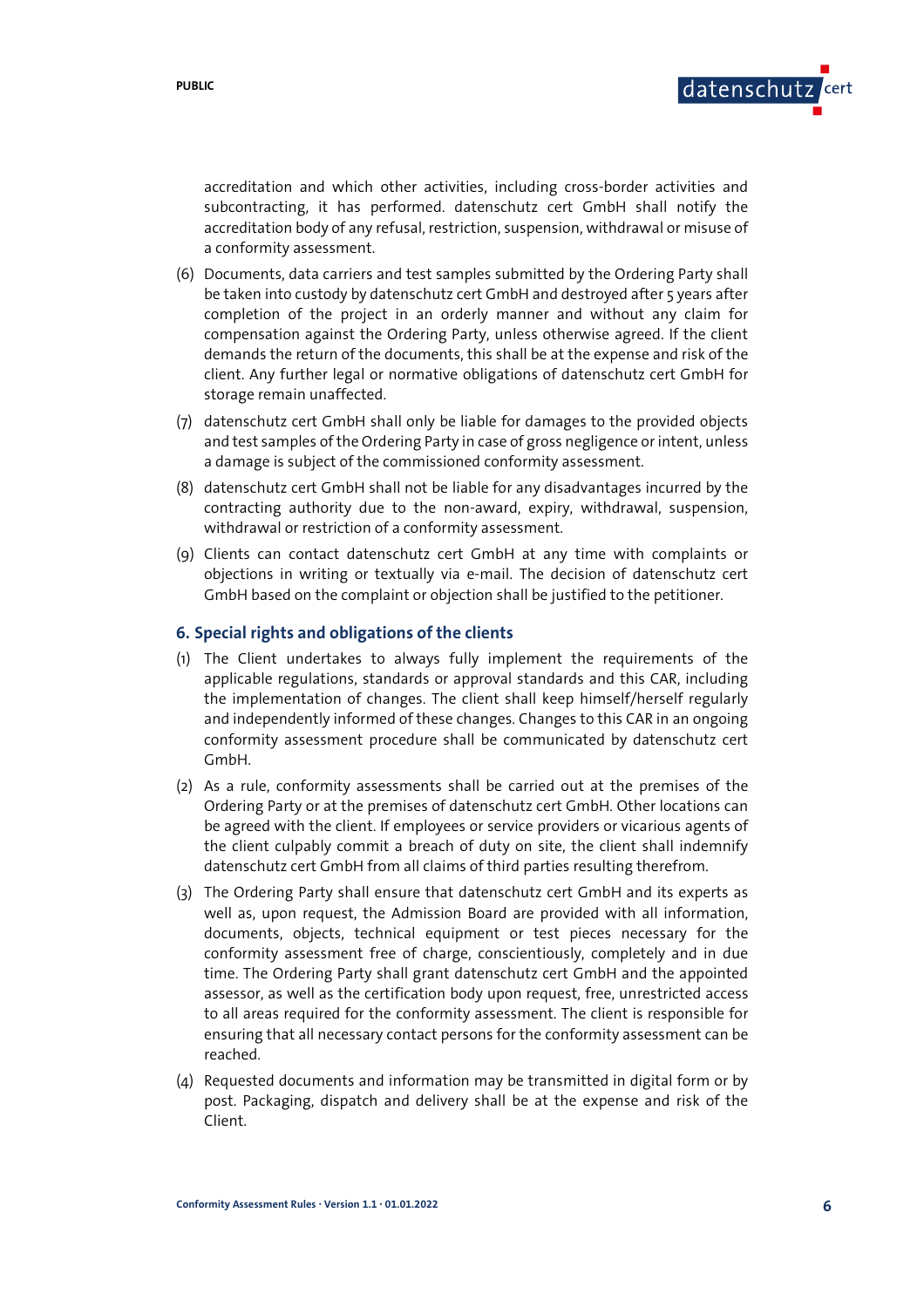

- (5) As a rule, documents and information shall be made available in German. As a rule, the conformity assessment shall be carried out in German. Other languages, such as English, may be agreed separately.
- (6) The Ordering Party shall inform datenschutz cert GmbH without delay of any changes that may affect the scope or the course of the conformity assessment, in particular changes in the following areas
	- the legal or organisational form, the economic circumstances or the ownership structure,
	- the personnel organisation or management, insofar as this is involved in the assessment,
	- the contact address or the locations included in the assessment,
	- the scope.
- (7) The contracting entity undertakes, in the case of identified non-conformities within the scope, to analyse the causes and to describe the specific, implemented or planned corrections and corrective actions to eliminate the identified nonconformities within a specified period of time. The conformity assessment body shall be entitled to consult this description.
- (8) The contracting authority undertakes to take appropriate measures with regard to any complaints and deficiencies discovered in the scope of application which affect compliance with the conformity assessment requirements. He/she undertakes to document these measures, to keep records of them and to make these records available to datenschutz cert GmbH and upon request to the accreditation body.

#### **7. Award**

- (1) Prerequisite for the award of conformity assessments and conformity assessment documents including associated seals, logos or word/figurative marks is the successful conformity assessment in accordance with the respective applicable regulations, standards or approval standards by authorised experts of datenschutz cert GmbH and the acceptance of the conformity assessment and/or the conformity assessment documents by the conformity assessment body.
- (2) After completion of the assessment, the contracting authority receives a written or textual result (e.g., a test report; e.g., a certificate in case of a positive assessment).
- (3) The award is effective as soon as the contracting authority has received the conformity assessment document issued by datenschutz cert GmbH. The document issued in paper form is always legally binding.
- (4) The validity of the conformity assessment documents and the conformity assessment depends on the regulations, the standards or approval standards as well as the compliance with these CAR.
- (5) Within the framework of the regulations, standards and approval standards, conformity assessments and conformity assessment documents may contain conditions for validity as well as requirements for the client.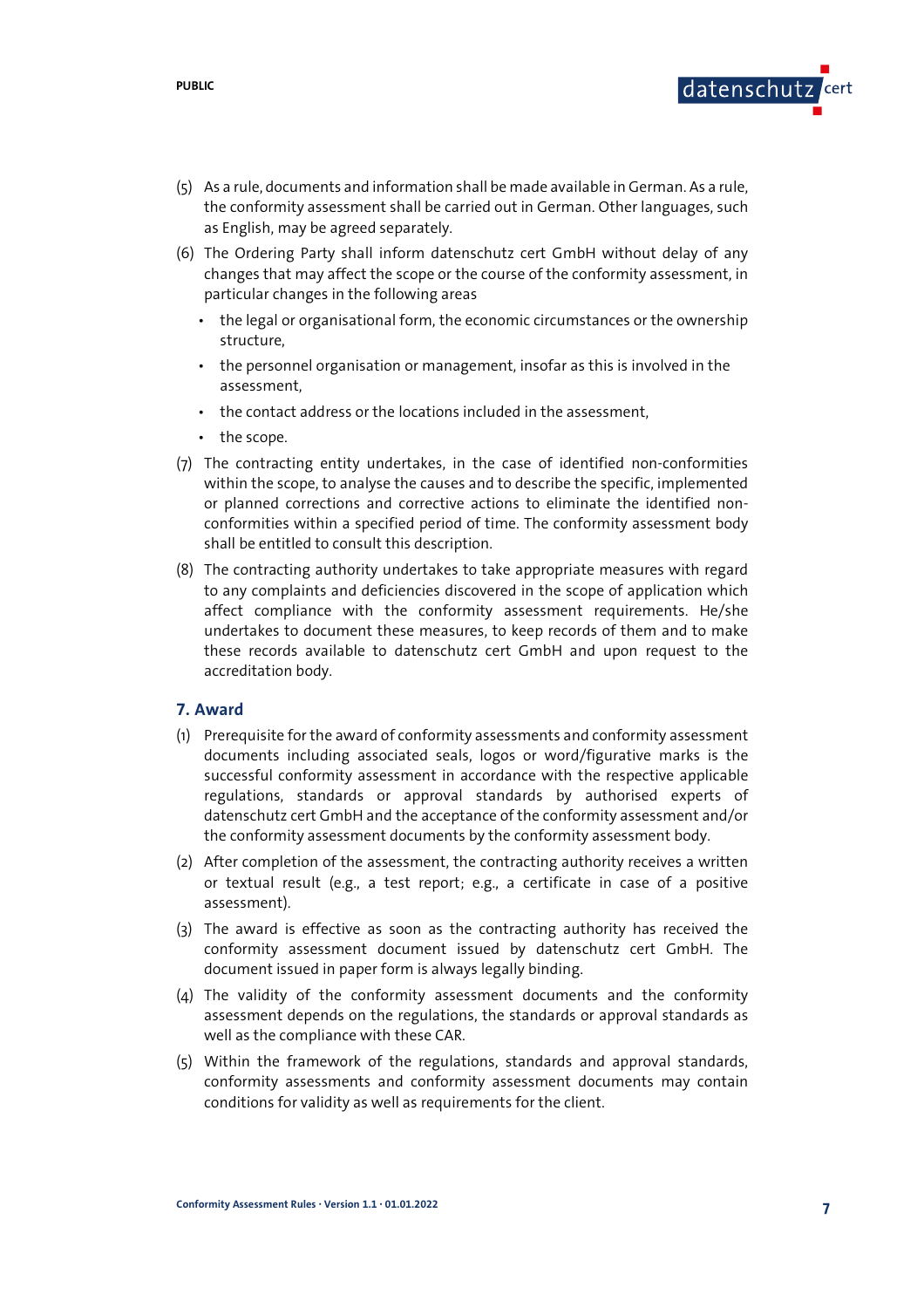

#### **8. Expiry**

- (1) Conformity assessments and conformity assessment documents shall expire in accordance with the provisions of the respective regulations, standards and approval standards and this CAR.
- (2) A conformity assessment expires if the period of validity stated in the conformity assessment document has expired and this period is not extended upon request of the client or if the client waives this in writing to datenschutz cert GmbH.
- (3) It shall also expire if the client is no longer permitted to place the object of the conformity assessment on the market or has to shut it down or ceases its business operations without legal succession or insolvency proceedings have been opened against the client or have been rejected for lack of assets or the client no longer recognises the CAR or objects to reasonable amendments to the CAR.
- (4) It shall also expire if the approval of datenschutz cert GmbH for the concerned set of rules, standard or approval standard expires. datenschutz cert GmbH shall inform the contracting agency and the holders of conformity assessment documents of the reasons in due time.
- (5) In case of expiry of a conformity assessment or a conformity assessment document published online on the web pages of datenschutz cert GmbH, it will also be removed or changed online. The datenschutz cert GmbH is not liable for links set here.
- (6) In case of expiry of a conformity assessment or a conformity assessment document, all claims for damages, recourse and repayment of the client or third parties resulting from this against datenschutz cert GmbH are excluded. Claims for damages according to the applicable laws remain unaffected.

### **9. Suspension, withdrawal, restriction, review**

- (1) Conformity assessments and conformity assessment documents shall be withdrawn, suspended, withdrawn or restricted in accordance with the provisions of the respective regulations, standards and approval standards and this CAR. datenschutz cert GmbH shall inform the procuring entity and holders of conformity assessment documents of the reasons in due time.
- (2) Conformity assessments, in particular certificates, shall be restricted, suspended or withdrawn in particular if the contracting entity
	- grossly negligently or intentionally violates this CAR, provided that the violation is substantial,
	- fails to take appropriate corrective action despite being requested to do so, if datenschutz cert GmbH has determined that the requirements of the conformity assessment are no longer fulfilled,
	- makes incorrect statements to datenschutz cert GmbH or conceals information which is relevant for the conformity assessment,
	- is responsible for reasons why the conformity assessment, in particular a surveillance, cannot be carried out within the prescribed period,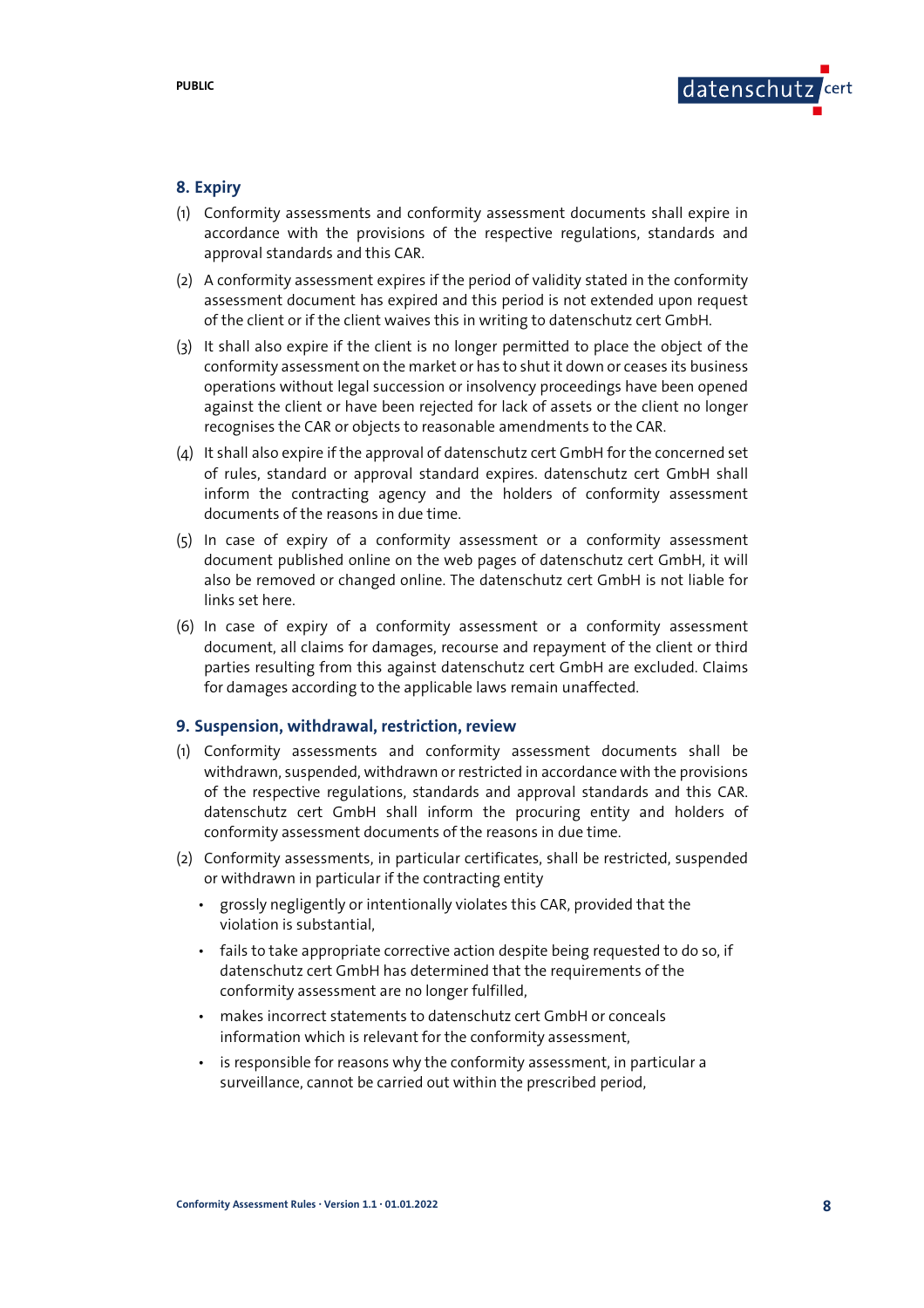- despite a request for payment, does not pay the fees in full or only partially within the set period. In case of doubt datenschutz cert GmbH decides to which conformity assessment the request for payment refers,
- does not provide evidence of a proper performance of tests despite a written request,
- engages in or tolerates misleading or otherwise inadmissible advertising with the work, the conformity assessment or the conformity assessment document,
- brings datenschutz cert GmbH and the certification body into disrepute.
- (3) Conformity assessments, in particular certificates, may furthermore be restricted, suspended or withdrawn by datenschutz cert GmbH within the regulations, standards and approval standards if
	- they have been altered and thus falsified by the client or certificate holder,
	- it is established that the object of examination is a plagiarism,
	- the contracting entity or the holder of the conformity assessment document is no longer in a position to fulfil the obligations arising from this CAR due to a loss of assets (e.g., cessation of payments or insolvency),
	- the requirements of the regulations, standards, approval standards and approval bodies or the generally recognised state of the art on which the conformity assessment is based change,
	- the underlying conformity assessment document is no longer suitable to substantiate the conformity assessment,
	- the object of the investigation poses a risk to a natural person,
	- no approval was available for the conformity assessment,
	- the approval body orders the restriction, suspension or withdrawal.
- (4) Prior to suspension, restriction or withdrawal, datenschutz cert GmbH shall give the contracting agency or the owner the opportunity to comment and to restore conformity through appropriate corrective measures within a reasonable period of at least 4 weeks.
- (5) A certificate and a certificate of conformity assessment must be returned to datenschutz cert GmbH in the original without delay after restriction, suspension or withdrawal. If the certificate and the certificate were issued digitally, they shall be deleted immediately. In case of a restriction, datenschutz cert GmbH issues a new certificate with restricted content to the client. In case of a suspension the certificate and the certificate remain with datenschutz cert GmbH until the suspension is lifted.
- (6) The contracting entity or the holder shall automatically lose the right to place or keep on the market or to advertise the test item with a conformity assessment marking upon its expiry, restriction, suspension or withdrawal. In such cases, references to the conformity assessment shall be recalled or removed.
- (7) In the event of restriction, suspension or withdrawal, inspections shall be possible at the expense of the Client. A separate offer shall be made for the costs. Verifications are subject to this CAR. The validity of a conformity assessment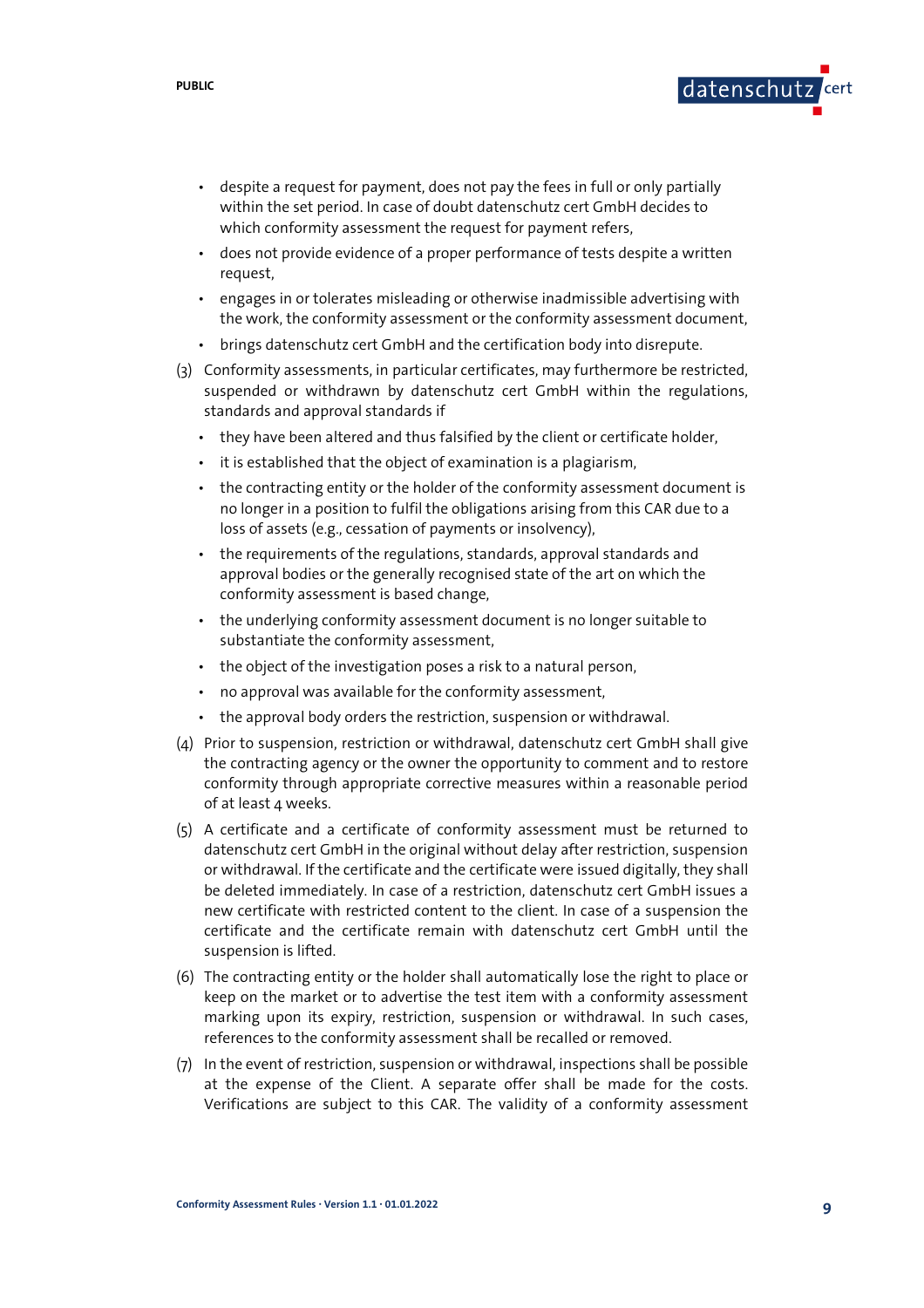

document which has been suspended, withdrawn or restricted shall be prolonged if it is established by a re-examination within a period set by datenschutz cert GmbH that the subject of the examination complies with the regulations, standards or approval standards.

- (8) In case of suspension, withdrawal or restriction of a conformity assessment or a conformity assessment document which has been published online on the websites of datenschutz cert GmbH, it will also be removed or changed online. The datenschutz cert GmbH is not liable for links placed here.
- (9) In case of suspension, withdrawal or restriction of a conformity assessment or a conformity assessment document, all claims for damages, recourse and repayment of the client or third parties resulting from this against datenschutz cert GmbH are excluded. Claims for damages according to the applicable laws remain unaffected.

#### **10. Rights of use, obligations of use, prohibitions of use, contractual penalty**

- (1) Conformity assessments and conformity assessment documents, in particular works such as word/figurative marks, seals, logos and illustrations as well as their copies remain the property of datenschutz cert GmbH or the authorised owner (e.g., document templates or logos of DAkkS or other authorised third parties).
- (2) Upon issuance of the conformity assessment document, the conformity assessment or the work produced by datenschutz cert GmbH or its experts, the client shall receive the simple, non-transferable and non-exclusive right to use it in accordance with the relevant regulations, standards or approval standards and this CAR. If it contains a validity, the right of use is limited to the validity. The client does not receive any licence rights to the intellectual property (including industrial property rights and copyrights) of datenschutz cert GmbH or authorised third parties.
- (3) Conformity assessment documents, in particular certificates and attestations, shall be valid only for the material, territorial and temporal scope specified in them and only for the persons and bodies expressly indicated in them.
- (4) Clients are prohibited from making changes to the intellectual property of datenschutz cert GmbH or authorised third parties and to works received, conformity assessments as well as to the conformity assessment document including seals, logos, word/figurative marks and images. Also, rights of use received from datenschutz cert GmbH may not be passed on to third parties for third party use or third-party use may not be permitted by the client.
- (5) All copyrights to the works, conformity assessment documents and conformity assessments created by datenschutz cert GmbH, its employees, experts and commissioned third parties remain with datenschutz cert GmbH. They may be used by the client during and after termination of the contractual relationship exclusively for purposes covered by the contract. Clients are not entitled to duplicate and/or distribute them without the express, textual or written consent of datenschutz cert GmbH. Under no circumstances shall an unauthorised duplication/dissemination result in a liability of datenschutz cert GmbH - in particular for the correctness - towards the client or third parties.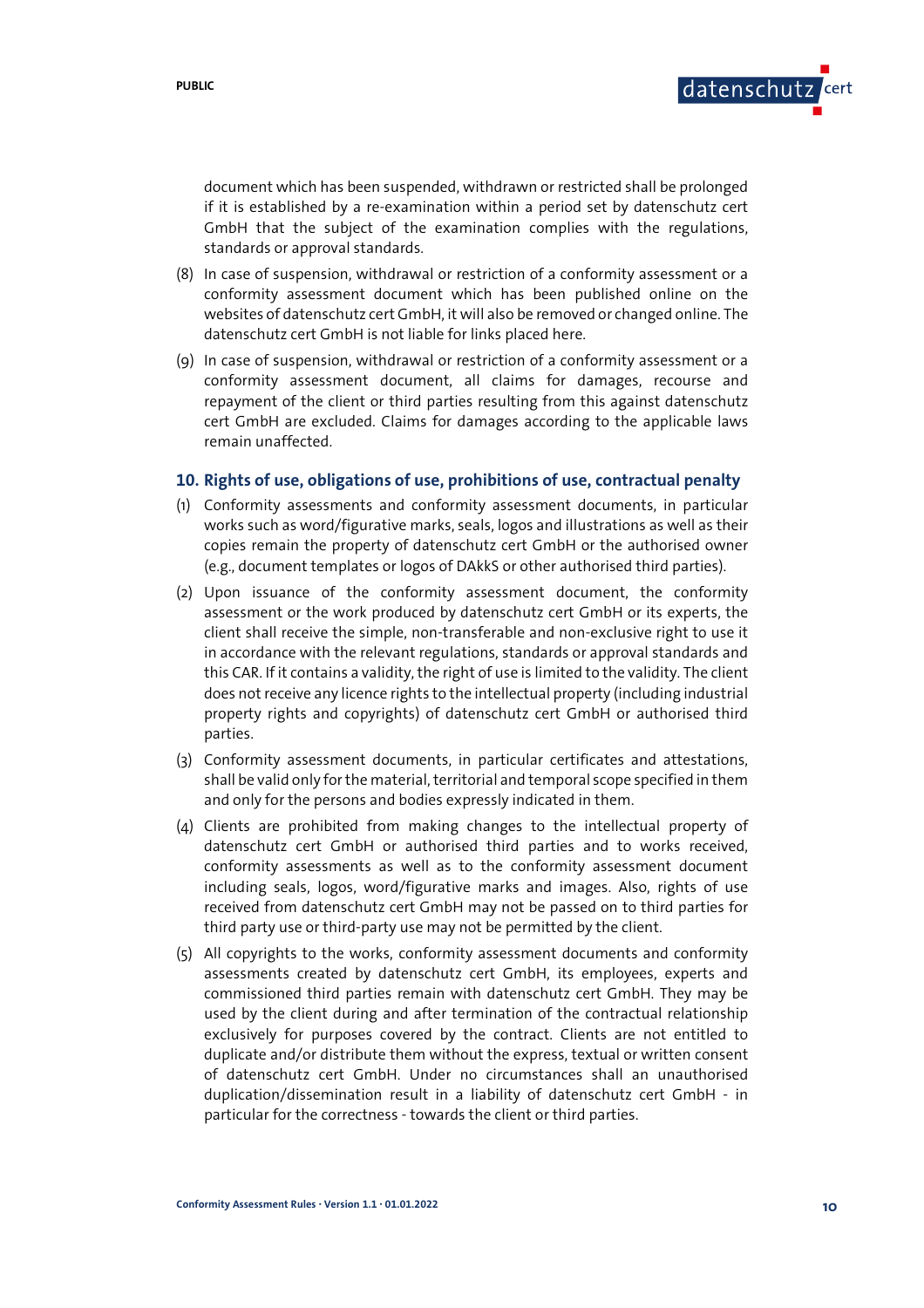

- (6) When using the works, conformity assessments and conformity assessment documents, the Client shall be obliged to present them correctly and unambiguously. In particular, he/she undertakes to,
	- to use them only in full text and with indication of the date of issue internally or towards third parties as well as for publication. Any reproduction in part only requires the written consent of datenschutz cert GmbH.
	- to present and comply with the scope and validity correctly in all media, declarations and documents used,
	- not to use them in a misleading manner or to permit such use,
	- in the event of lapse, suspension or withdrawal as well as restriction of the conformity assessment, to terminate or modify the use thereof including the conformity assessment documents and works in all relevant media, declarations and documents,
	- not to imply, expressly or by implication, that the conformity assessment applies to activities which are outside its scope,
	- not to use the conformity assessment in a manner that discredits datenschutz cert GmbH and/or the conformity assessment system, is misleading or is likely to undermine public confidence in it.
- (7) The client is obliged to inform datenschutz cert GmbH immediately about any misuse or misleading use as soon as he/she becomes aware of it.
- (8) Rights of use of the works, conformity assessments and conformity assessment documents shall expire upon expiry of the associated validity. They shall also expire if the contracting party uses the work, the conformity assessment or the conformity assessment document contrary to the regulations, standards or approval standards or contrary to this CAR or permits such use.
- (9) Rights of use of the works, conformity assessments and conformity assessment documents expire immediately if the associated recognition, approval, licensing or accreditation of datenschutz cert GmbH is revoked, expires, becomes invalid or expires. The datenschutz cert GmbH shall inform the client immediately. In these cases, all claims for damages, recourse and repayment of the client resulting from the expiration of the right of use against datenschutz cert GmbH are excluded. Claims for damages according to the applicable laws remain unaffected.
- (10) The Ordering Party is obliged to return the right of use immediately and completely to datenschutz cert GmbH after termination.
- (11) datenschutz cert GmbH is entitled to verify the use of the works, conformity assessments and conformity assessment documents.
- (12) datenschutz cert GmbH is entitled to demand a contractual penalty in the amount of 5% of the order amount, but at least 1000 €, for each case of violation in case of gross negligence or intentional violation of the CAR, especially in case of illegal use of a certificate, test mark or test report. The contractual penalty shall be due immediately. Its amount can be reviewed in court with regard to its appropriateness. If costs are incurred by datenschutz cert GmbH from registration offices as a result of the aforementioned violation of the CAR by the contractor,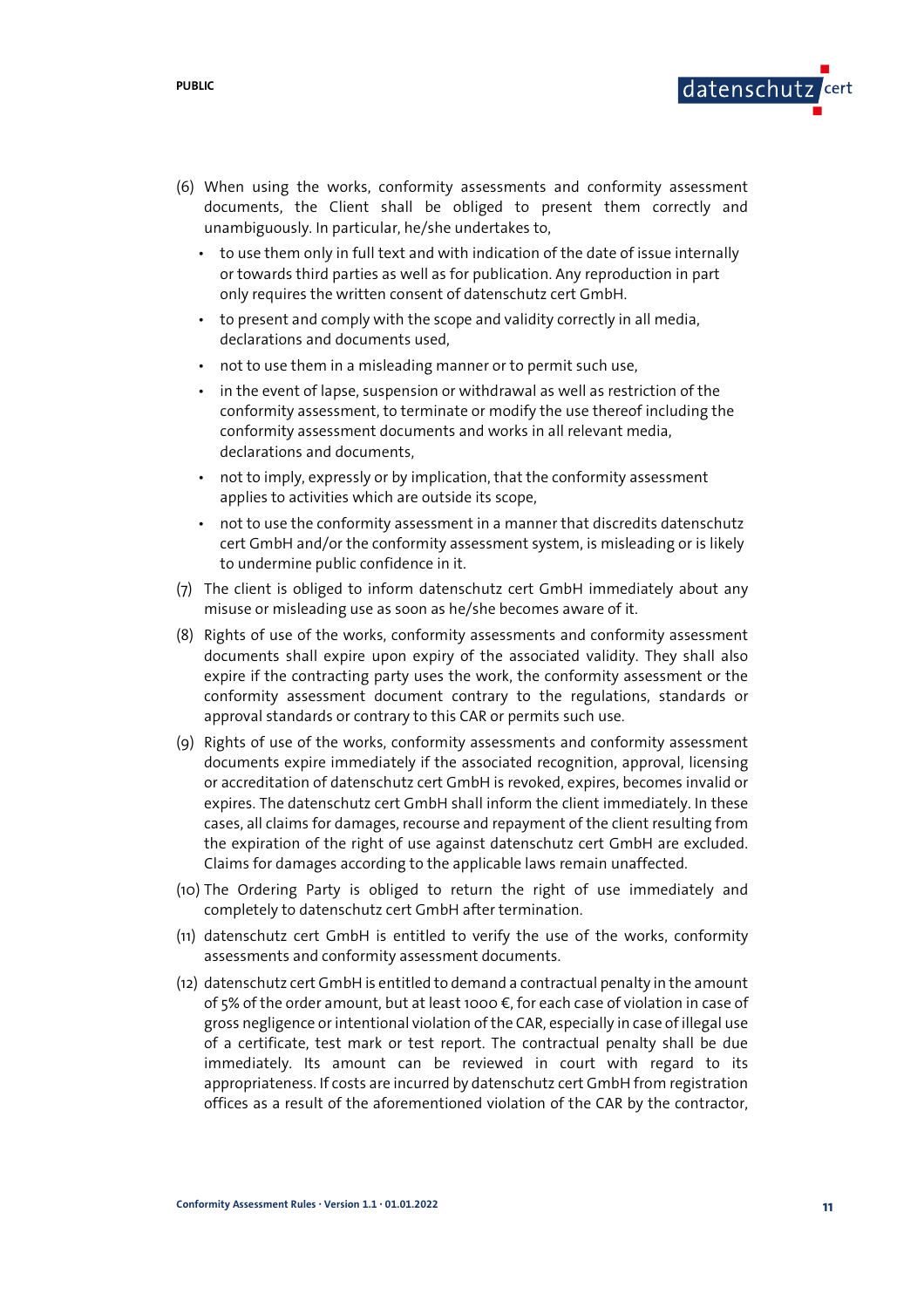**PUBLIC** 

the contractor shall bear these costs. Further claims for damages remain unaffected.